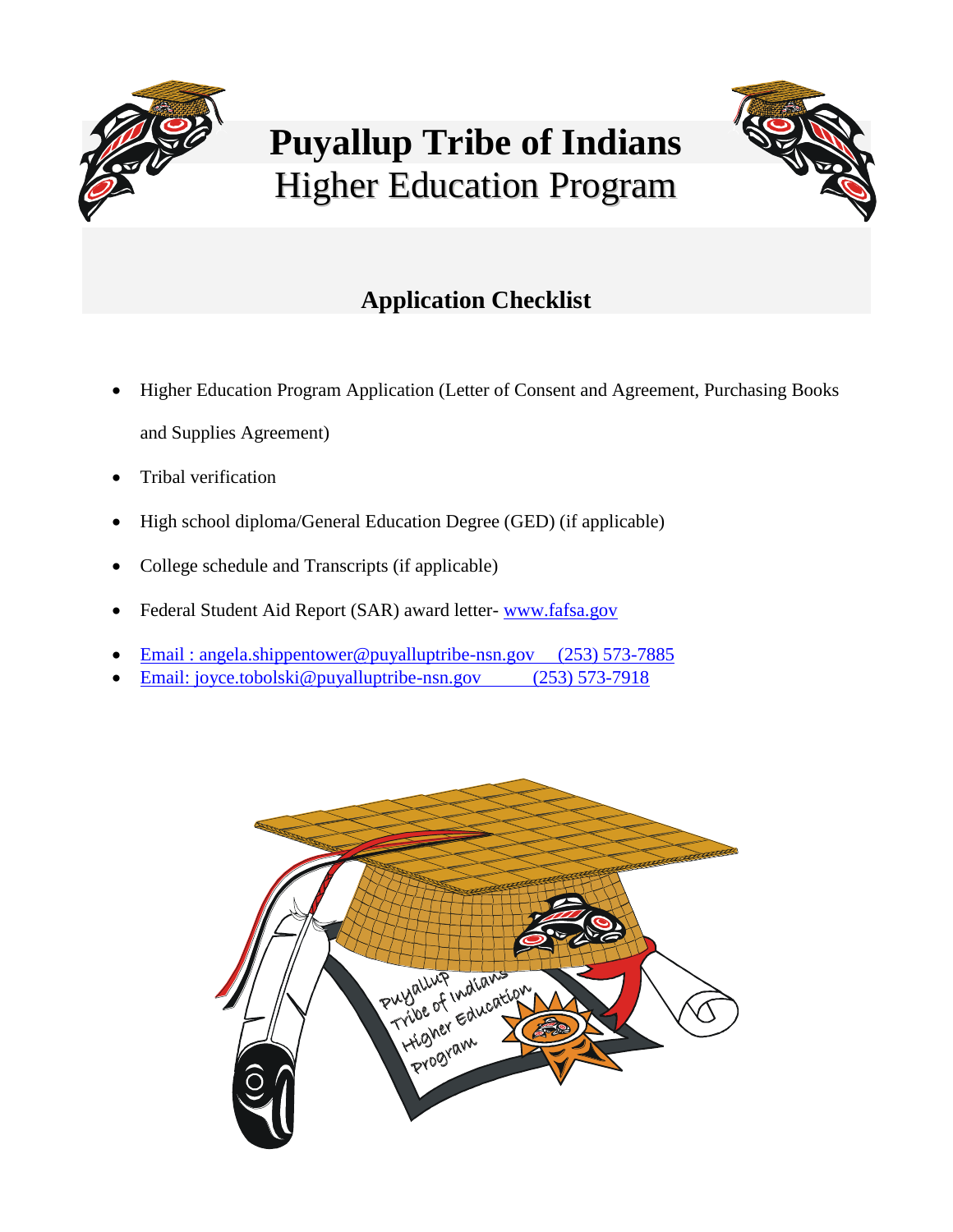## **Higher Education Program Policies and Requirements**

The following policies and procedures apply to all educational assistance programs administered by the Higher Education Program. Applicants must comply with all program policies and requirements to be eligible for assistance from the Program. The Higher Education Program is funded by the Puyallup Tribe, therefore, at any time the amount of funding can either decrease or increase based on funding allocations.

#### 1. **To qualify for funding from the Higher Education Program, all students must:**

- Be an enrolled member of the Puyallup Tribe of Indians
- \* Complete and return the Higher Education Program application.
- $\mathbf{\hat{S}}$  Submit verification of a high school diploma or GED, if applicable.
- Attend an educational institution that is nationally accredited and eligible for Title IV grants (Federally Funded Financial Aid), or attend an organized educational program or event sponsored by an educational or training organization.
- \* Submit a signed registration form and acceptance letter from the vocational school, community college, or university you plan on attending.
- If applying for assistance for tuition, books or on-campus room and board at a Title IV eligible program, apply for Federal Student Aid (Pell Grants) annually, prior to the start of the quarter/semester for which assistance is being sought, and submit the results (Student Aid Report-SAR) to the Higher Education Program within 30 days of application to the Higher Education Program. **Students who fail to submit the SAR within 30 days of application will be ineligible for assistance from the Higher Education Program until the SAR is received.**
- $\mathbf{\hat{\cdot}}$  Must submit class syllabus for each class requiring books/supplies.
- 2. Applicants who fail to provide any of the above-described documentation will not be eligible for assistance from the Higher Education Program until all such documentation is received.
- 3. Federal Pell grants must be applied toward tuition costs before Higher Education Program funds are used. Students must verify that all Pell grants have been deducted from tuition costs. Failure to do so may result in the student having to reimburse the Higher Education Program for tuition that should have been paid by the Pell grant.
- 4. Vocational students will be funded for the maximum amount of time stated on the class syllabus from that particular school. Absent an emergency situation, students will be responsible for any costs accrued as a result of the student's failure to complete the program in the time allowed.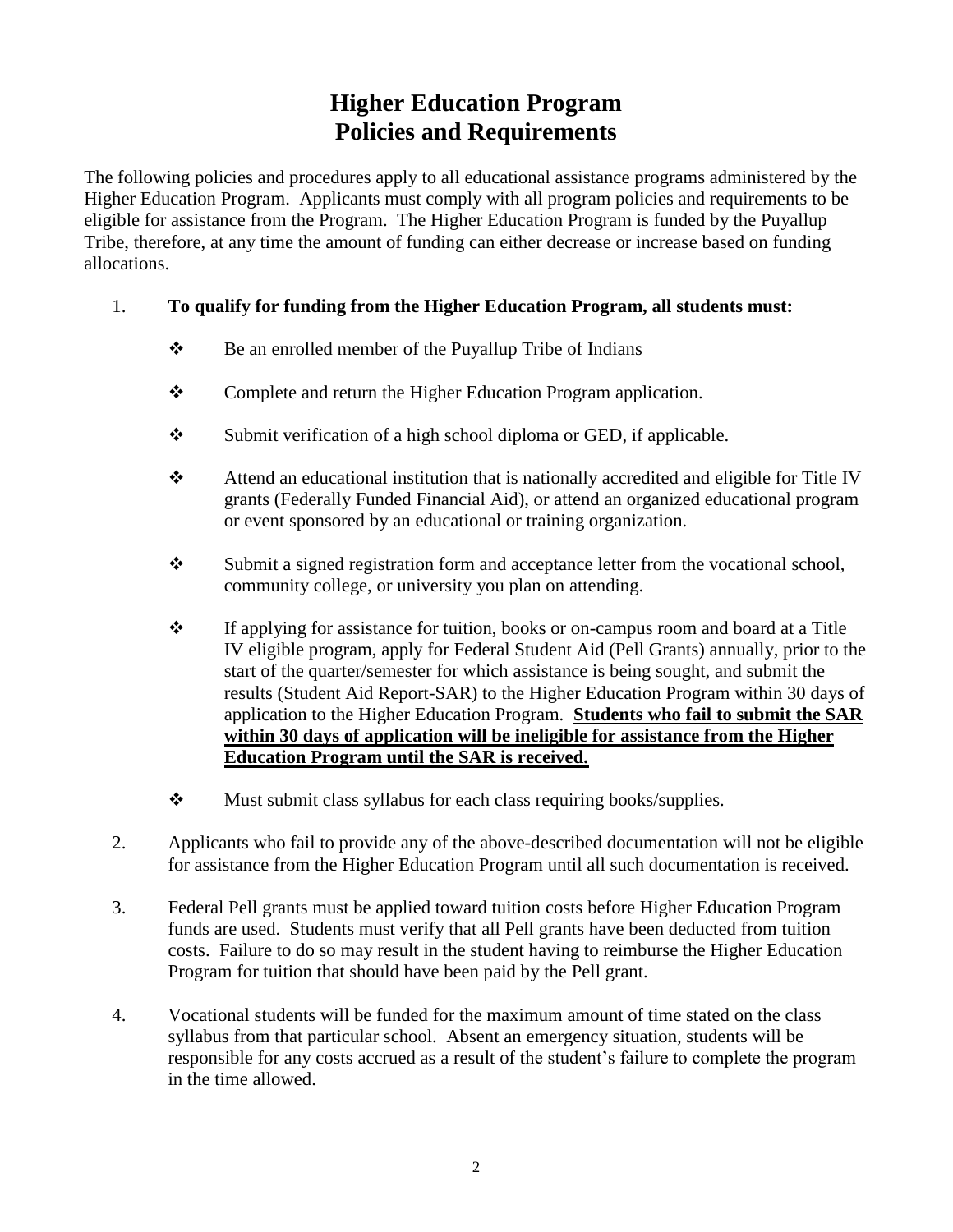5. All students will be required to turn in progress reports, evaluation forms and/or grades at the end of each quarter/semester/term, whichever is applicable, to the Higher Education Program. Failure to do so may delay processing of future assistance from the Higher Education Program.

#### 6. **It is the student's responsibility to request an obligation letter as soon as you are registered and have submitted a copy of your registration and grades to the Higher Education Program.**

- 7. Purchase of computer equipment/software with Higher Education funds is not allowed unless such equipment/software is specifically listed in a class syllabus as a class requirement. In addition, supplies associated with computer equipment or software such as: ink cartridges, USB flash-drives, CD/DVD disk etc are not an allowable expense under Higher Education Funds, unless such computer/software supplies are specifically listed in the syllabus as a class requirement.
- 8. **Students are required to carry a quarterly/semester/term (whichever is applicable) Grade Point Average of 2.0 or better in order to remain eligible to receive assistance from the Higher Education Program. Except in emergent situations as described below, failure to maintain this GPA requirement will result in corrective action as described below.**
- 9. Students must complete at least 50% of classes registered for while still attaining the required GPA in order to remain eligible to receive assistance from the Higher Education Program. If a student adds or drops a class, s/he *must* send the Higher Education office a copy of the add/drop form.
- 10. Students who drop classes or withdraw from school *must immediately* send the Higher Education office a copy of the add/drop form or a signed copy of the withdrawal form. **Students who drop classes or withdraw from school after the tuition reimbursement deadline will be subject to corrective action as described below.**
- 11. **Emergency Situations:** Students who are unable to comply with the above requirement due to a serious health condition or to fulfill family obligations relating the death of a family member, or to care for a family member with a serious health condition may request an exception to these requirements by submitting information documenting their or their family member's serious health condition.
	- a. A *family member* means a child, spouse, parent, grandchild, grandparent, or sibling.
	- b. A *serious health condition* means an illness, injury, impairment, or physical or mental condition that involves inpatient care in a hospital, hospice, or residential medical care facility; or continuing treatment by a health care provider.
- 12. **Corrective Action:** Students who do not comply with the requirements, as set out above will be placed on corrective action status, as described below, until the student complies with the Higher Education Program requirements. *NO EXCEPTIONS!* Our goal is to help you succeed. Therefore, if you are having difficulty complying with any of these requirements, please contact the Higher Education Program for assistance.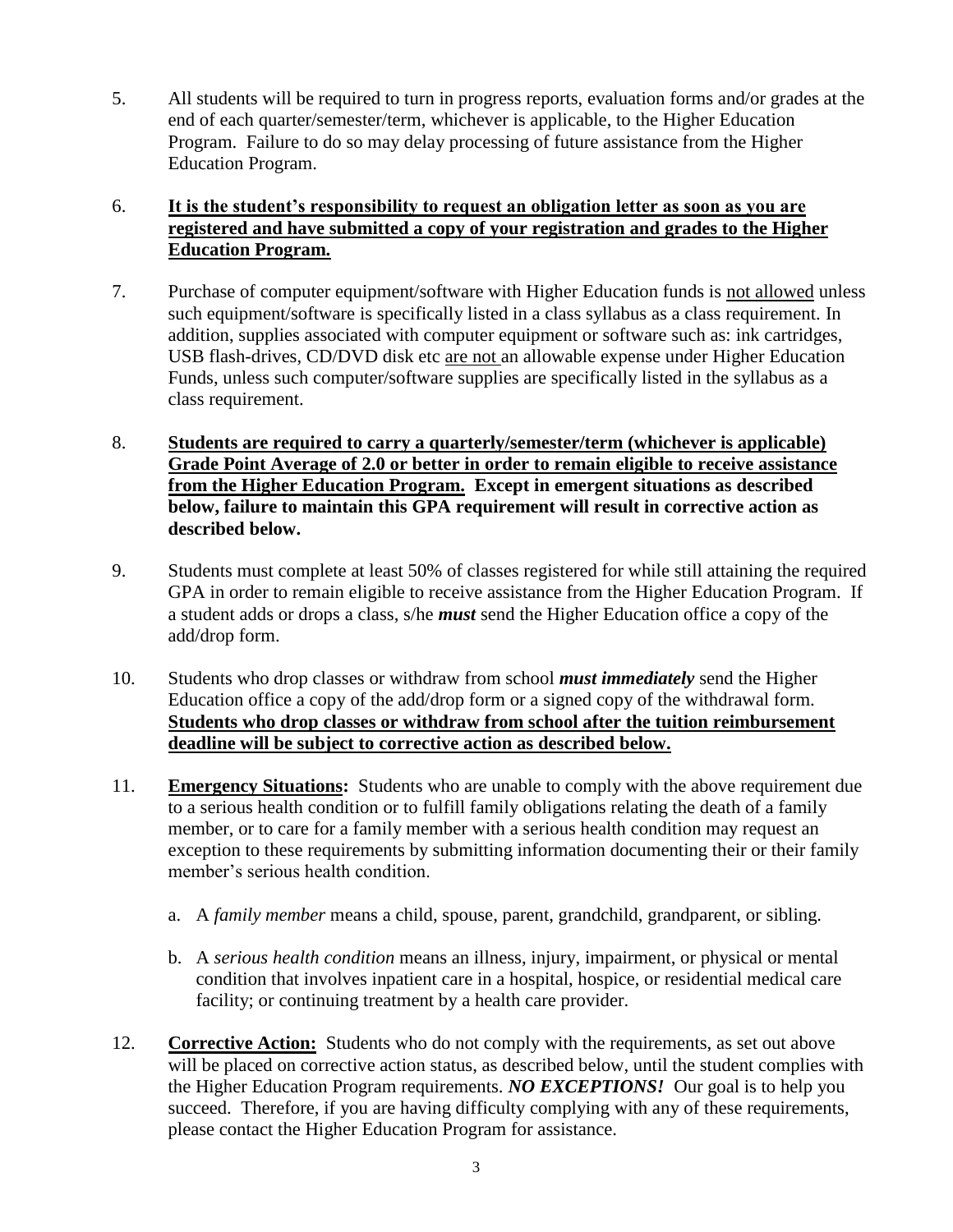- a. **PROBATION:** Students who do not comply with the Higher Education Program Policies and Requirements will be put on one quarter/semester/term of probation. During this probationary time, students will receive one quarter/semester/term tuition payment. In order to satisfy probation student must take at a minimum a 5 credit class or 2 three credit pre-requisite classes. If, at the end of the probationary term, the student still does not meet Program Requirements, the student will be suspended from the program.
- b. **SUSPENSION:** If the student does not satisfactorily complete their probationary status (i.e., does not fulfill their requirements a second time), they will be suspended from the program until they have satisfactorily completed one quarter/semester/term (as applicable) on their own (financially), meeting all the requirements of the program. To satisfy this requirement, student must enroll in a 5 credit class or enroll in 2 (3) credit prerequisite classes. Once the student has done this, they may reapply for assistance by providing documentation that they have completed at least one quarter/semester/term on their own. However, re-enrollment in the program will be dependent upon available funding.
- c. **RE-ENTRY TO THE PROGRAM:** Student's enrollment eligibility will be based on the number of current students enrolled and funding available to accept new students for the current year. This enrollment eligibility will apply to all tribal members who have not applied for the program and are planning on continuing education.

## **AVAILABLE ASSISTANCE**

1. **Tuition, Mandatory Fees, On-campus Room and Board:** The Higher Education Program will pay up to a maximum combined total of \$90,000 per fiscal year (October-September) for tuition, mandatory fees and on-campus room and board costs for students who attend a Title IV Federally private college or university, such as Stanford or an Ivy League School (Brown, Columbia, Cornell, Harvard, Princeton, Yale Universities, Dartmouth College or the University of Pennsylvania). For eligible students attending any other Title IV Federal college, university, or vocational-technical school, the Higher Education Program will pay up to a maximum combined total of \$50,000 per fiscal year for tuition, mandatory fees and oncampus room and board. Pleases Note: Out of country colleges and universities are not considered Title VI Federal schools and therefore do not qualify for Higher Education Assistance. *Students who receive assistance with on-campus room and board costs are not eligible to receive the monthly livings assistance payments described below.* 

Tuition for programs that are not on a quarter/semester system will be divided into quarterly payments and the Higher Education program will make arrangements with a student's school to pay the tuition in this manner.

2. **Books and Supplies:** The Higher Education Program will pay for mandatory books and supplies up to \$1000 per quarter and \$1,500 per semester. For items other than textbooks and routine school supplies, students must provide documentation that an item is required by a class in order to receive assistance with the purchase of such item. Please note: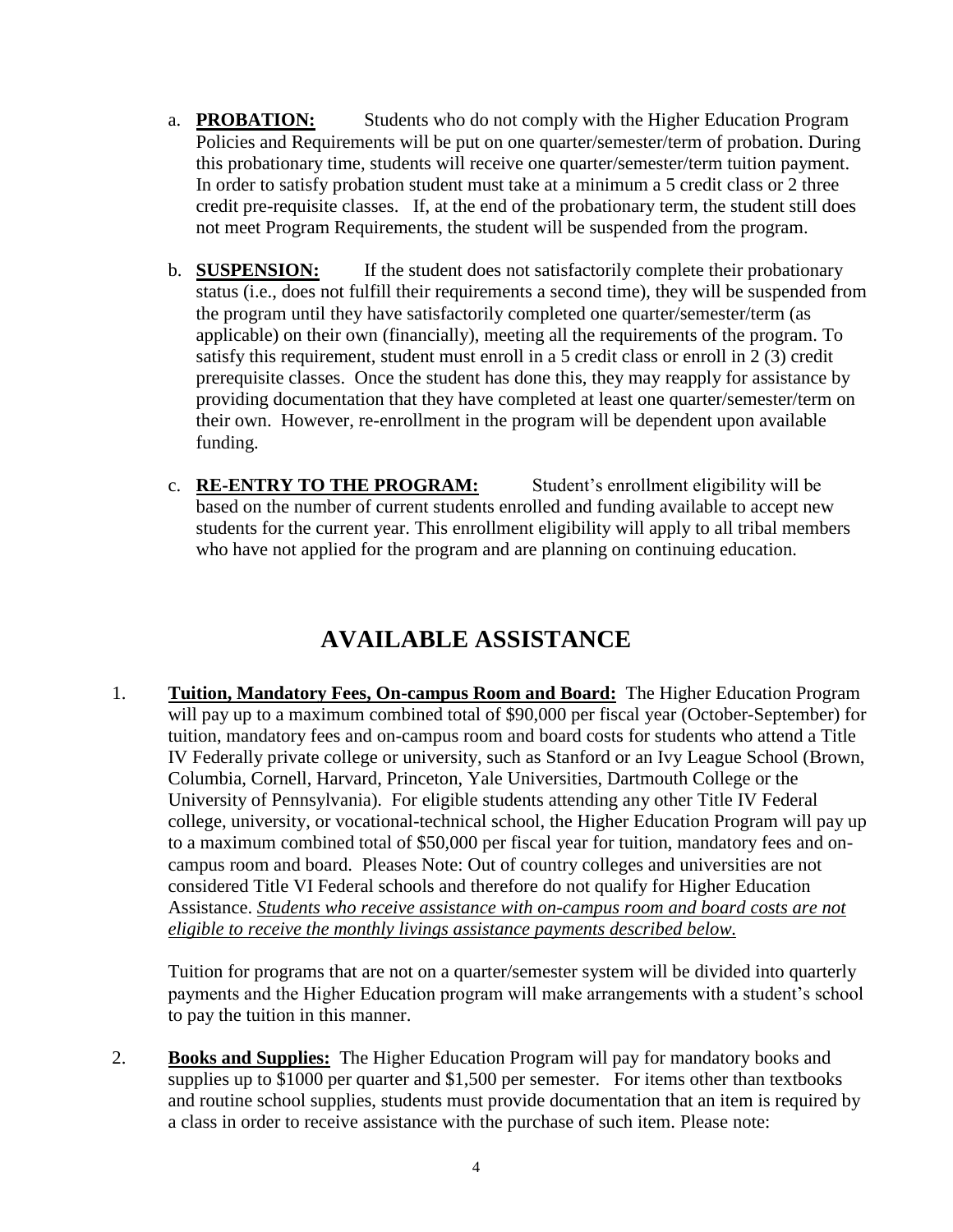miscellaneous items such as: clothing, food, calendars, etc. are not considered an allowable cost under this category. Bookstore accounts are preferred and will be set up where possible.

- a. Students who withdraw from school for non-emergency situations after receiving assistance for the purchase of tools or items other than textbooks and routine school supplies will be required to reimburse the Higher Education Program for the amount of received prorated by the amount of school completed. For example, if tools were purchased for use in a year-long program, and a student withdraws for non-emergency reasons after one quarter, the student will owe the Higher Education Program three quarters (3/4) of the total amount of assistance received to purchase the tools. Failure to reimburse the Program will result in automatic suspension from future assistance from the Program until such reimbursement is paid in full.
- 3. **Student Living Assistance:** Eligible students may receive a monthly living assistance stipend in the following amounts based upon their enrollment status:
	- $\triangleright$  *Full-time enrollment as determined by the student's school* = \$500/month
	- $\triangleright$  *Less than full-time enrollment* = \$250/month. To qualify (for less than full time enrollment) student must take at a minimum (1) 5 credit class per-semester/quarter whichever is applicable.
	- a. In addition to the general requirements of the Higher Education Program listed above, students must meet the following requirements to be eligible to receive Student Living Assistance stipends:
		- i. Must be enrolled in school at least 50% of the month in order to receive the full stipend amount. Students attending less than 50% of the month will receive half of the monthly amount for which they are eligible to receive.
		- ii. All required documentation showing eligibility for the stipend must be submitted before any stipend will be issued. No retroactive stipends will be allowed.
		- iii. Every three months, provide the Higher Education Program with proof of current enrollment status.
- 4. **Student Living Assistance Reimbursement and Collection**. The Program Manager will seek reimbursement of any stipend check paid to an applicant who is not eligible to receive check. The Program Manager will:
	- a. Contact the college, vocational or trade school to verify number of classes in attendance or dis-enrollment
	- b. Determine the amount of unauthorized payments;
	- c. Notify student in writing of the unauthorized payments;
	- d. Program Manager will offer a voluntary repayment plan to student to reimburse the Tribe of the full amount of unauthorized payments;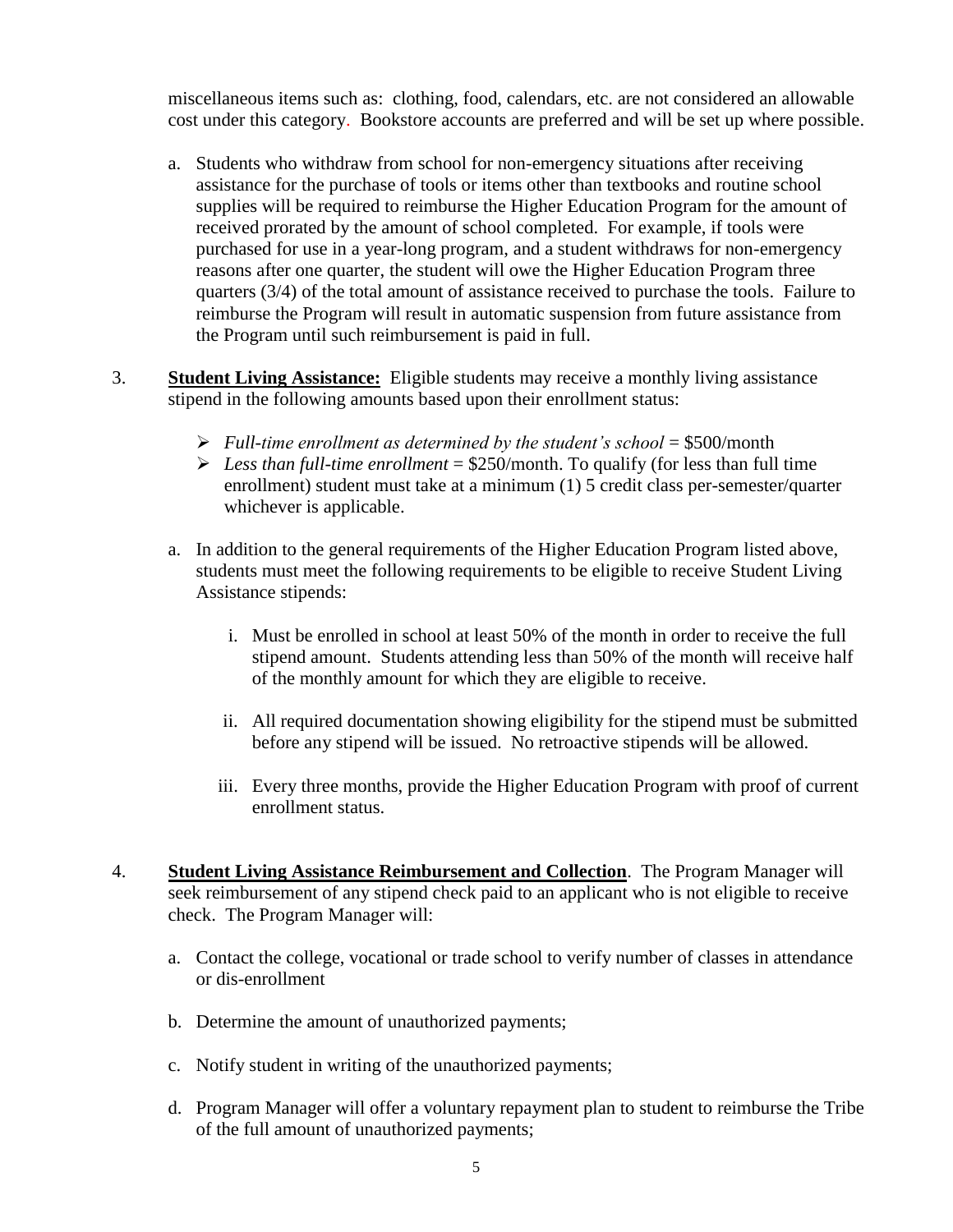- i. Student will be eligible to continue to receive (correct) stipend payments only when the repayment plan is adhered to; or
- ii. Student may waive stipends while attending school until repayment is satisfied.
- e. If student is not willing to voluntarily repay the unauthorized amount, the following will take place:
	- i. Program Manager will discontinue stipend payments until such time as the amount due is paid in full;
	- ii. Program Manager will notify Tribal Council of default;
	- iii. Tribal Council may refer matter to the Tribal Prosecutor for criminal prosecution, if there is reason to believe the person obtained a stipend by submitting fraudulent documents.
- 5. **Continuing Education or Re-Certification classes.** The Higher Education Program will pay up to \$1000 per fiscal year towards the registration fees of enrolled Tribal members to attend a Continuing Education or Re-certification class pertaining to their degree or license. The Continuing Education or Re-certification class does not have to be from an educational institution that is nationally accredited and eligible for Title IV grants. It does, however, need to be sponsored by an educational or training organization. In addition, applicants do not have to fill out the FAFSA or have a GED or High School diploma to be eligible for assistance under this section.
- 6. **Gifts to Graduates:** The Higher Education Program provides monetary awards to students who complete their educational program and graduate with a certificate or degree. The awards are based on the type of certificate or degree obtained as follows:
	- *Vocational-Technical College certificate ( 6 months or longer)* = \$125
	- *Associates degree or other two-year College/Voc.-Tech. certificate* = \$500
	- *Bachelors degree* = \$700
	- $\blacktriangleright$  *Masters degree* = \$1000
	- *Doctorate degree= \$1,300*

In addition, graduates receiving a degree (Associates, Bachelors, Masters or other post Bachelor degree) or other two-year College/Voc.-Tech certificate will receive a Pendleton blanket.

To receive the Gifts to Graduates award, students must submit a copy of their certificate or degree received or other proof of completion of their educational program within one year of graduating or completing their educational program.

7. **Other Educational Assistance:** The Puyallup Tribe encourages and supports its members to pursue educational opportunities of all types. Therefore, if a student/tribal member would